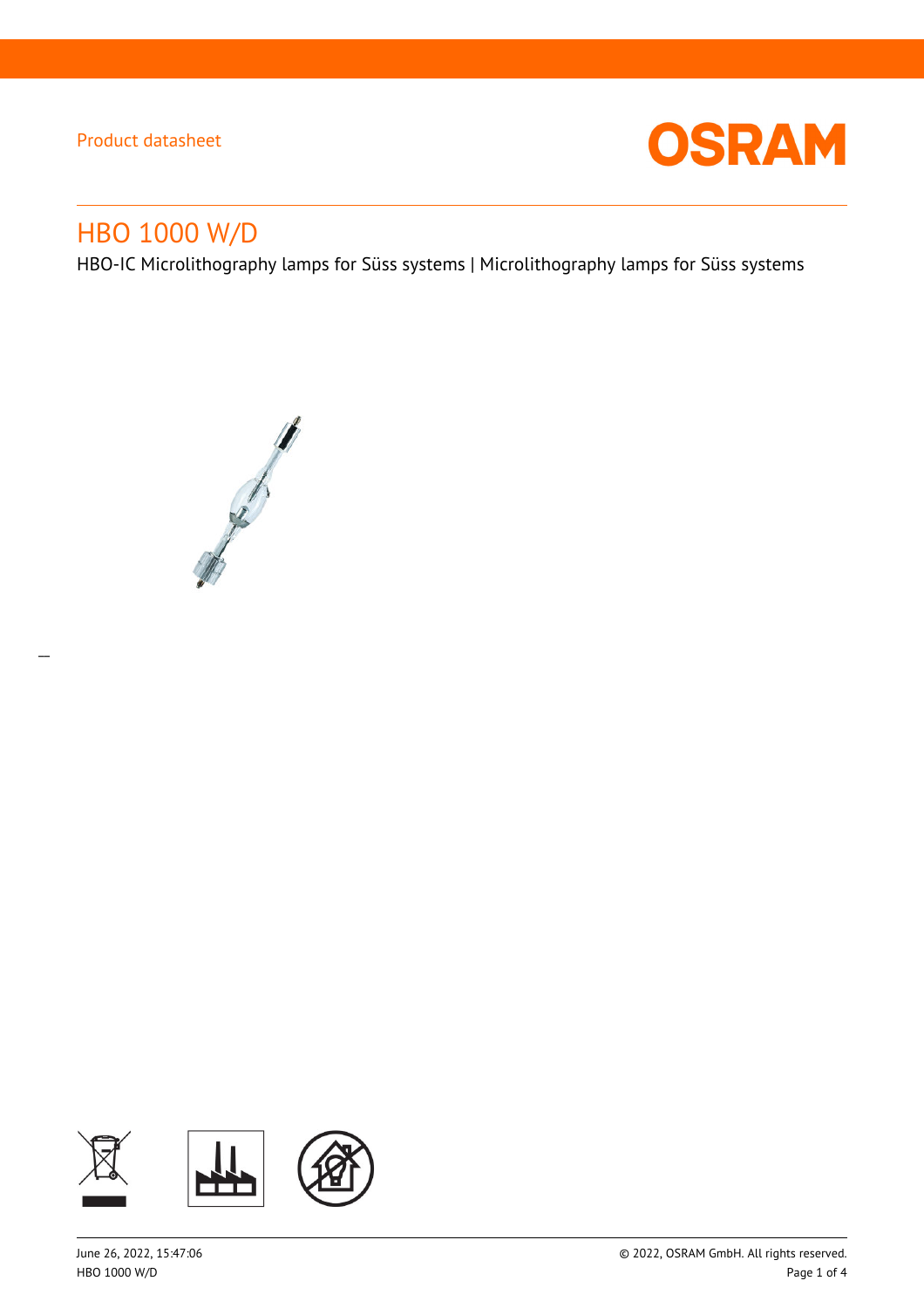## Technical data

## **Electrical data**

| Nominal voltage        | 37.7 V    |
|------------------------|-----------|
| <b>Nominal current</b> | 26.50 A   |
| Type of current        | DC        |
| <b>Rated wattage</b>   | 1000.00 W |
| <b>Nominal wattage</b> | 1000.00 W |

## **Dimensions & weight**



| <b>Diameter</b>                             | $40.0 \text{ mm}$       |  |
|---------------------------------------------|-------------------------|--|
| Length                                      | 240.0 mm                |  |
| Length with base excl. base pins/connection | 208.00 mm               |  |
| Light center length (LCL)                   | $89.5$ mm <sup>1)</sup> |  |
| Electrode gap cold                          | $3.0 \text{ mm}$        |  |

 $1)$  Distance from end of base to tip of anode or cathode (cold)

## **Additional product data**

| Base anode (standard designation)   | SFc15-6/25 $^{1}$ |
|-------------------------------------|-------------------|
| Base cathode (standard designation) | SFc15-6/25 $^{2}$ |

 $1)$  With thread (M 6)

2) With thread (M6)

## **Capabilities**

| Cooling                 | Convection |
|-------------------------|------------|
| <b>Burning position</b> | Other $1$  |

1) Anode underneath

## **Environmental information**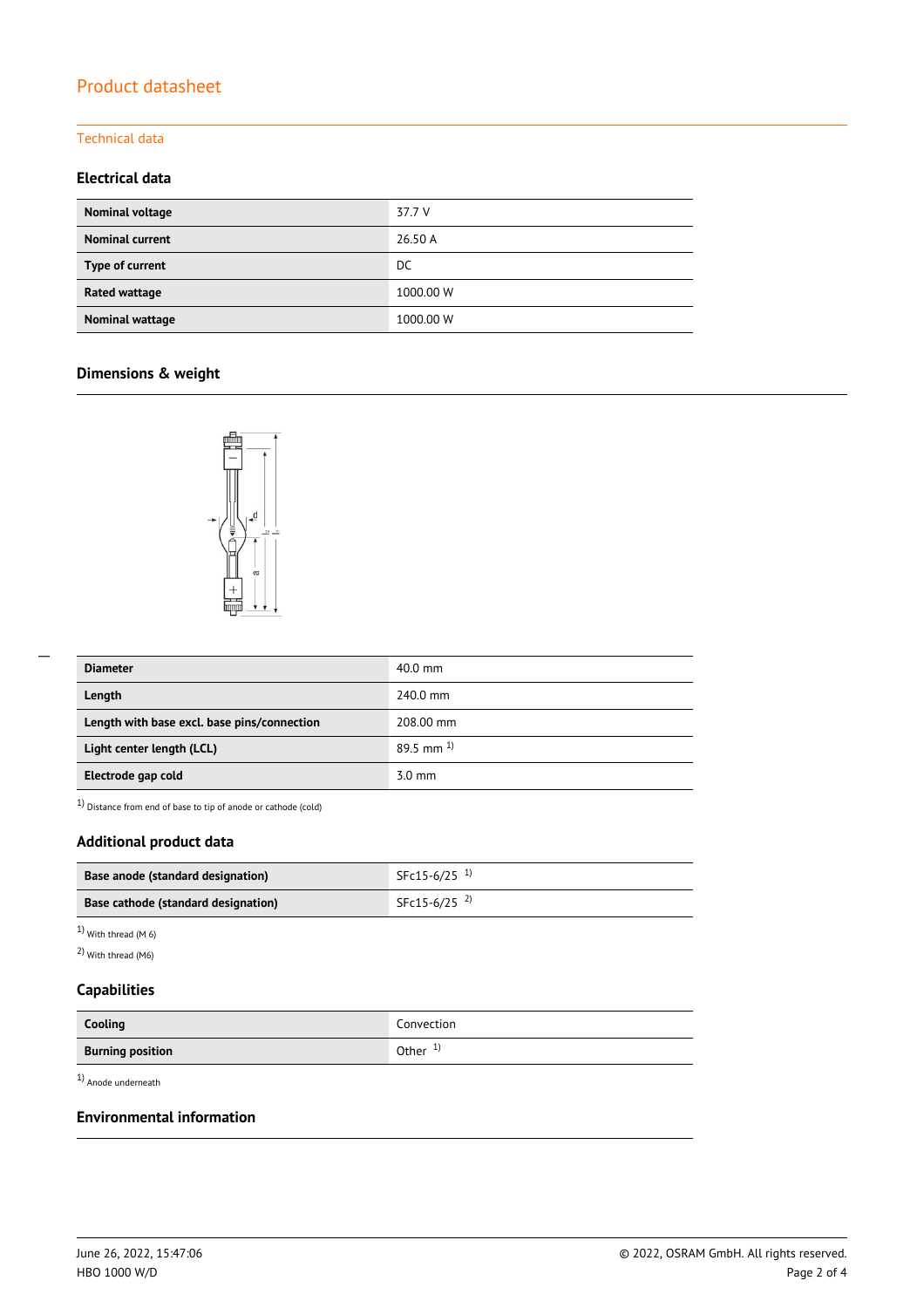## **Information according Art. 33 of EU Regulation (EC) 1907/2006 (REACh)**

| <b>Date of Declaration</b>          | 01-04-2022                                                                                            |  |  |
|-------------------------------------|-------------------------------------------------------------------------------------------------------|--|--|
| <b>Primary Article Identifier</b>   | 4050300288857                                                                                         |  |  |
| Candidate List Substance 1          | Lead                                                                                                  |  |  |
| CAS No. of substance 1<br>7439-92-1 |                                                                                                       |  |  |
| <b>Safe Use Instruction</b>         | The identification of the Candidate List substance is<br>sufficient to allow safe use of the article. |  |  |
| Declaration No. in SCIP database    | A7ED535D-B58B-40EA-8C22-64880DDAA6BB                                                                  |  |  |

#### Country specific information

| <b>Product code</b> | <b>METEL code</b> | SEG-No. | STK-Number | UK Org |
|---------------------|-------------------|---------|------------|--------|
| 4050300288857       | OSRHBO1000D       |         | -          |        |